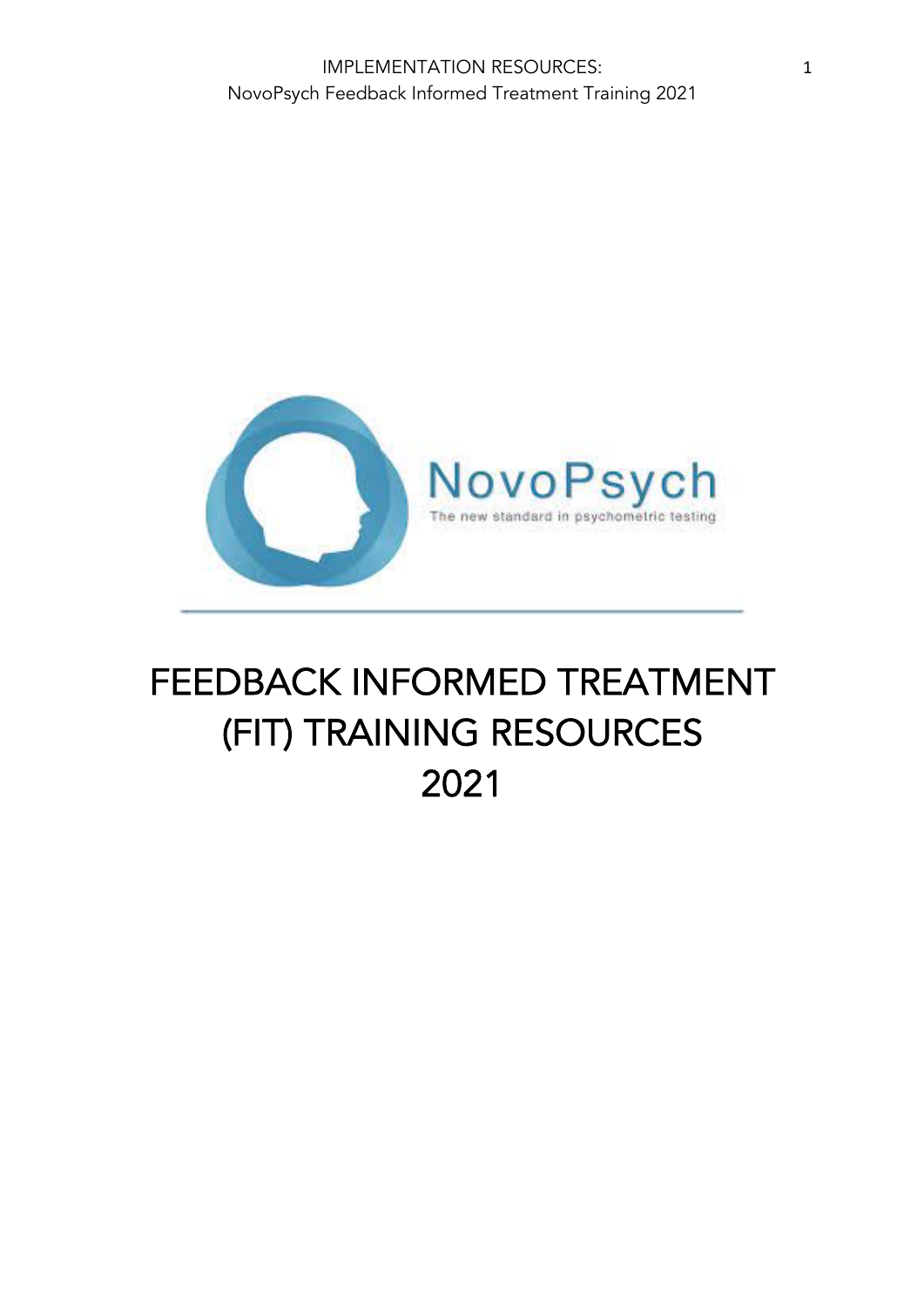# RESOURCE 1: IMPLEMENTING MY NEW ALLIANCE FEEDBACK QUESTION

PRINCIPLES OF ALLIANCE FEEDBACK TO GET ACTIONABLE INFORMATION

Question should be:

- Specific
- Detailed
- Task oriented
- Here & now focus

# MY NEW ALLIANCE FEEDBACK QUESTION TO TRIAL:

Choose your feedback question from the three options provided at the NovoPsych FIT training. Write down which feedback question you would like to trail for the next 2 weeks.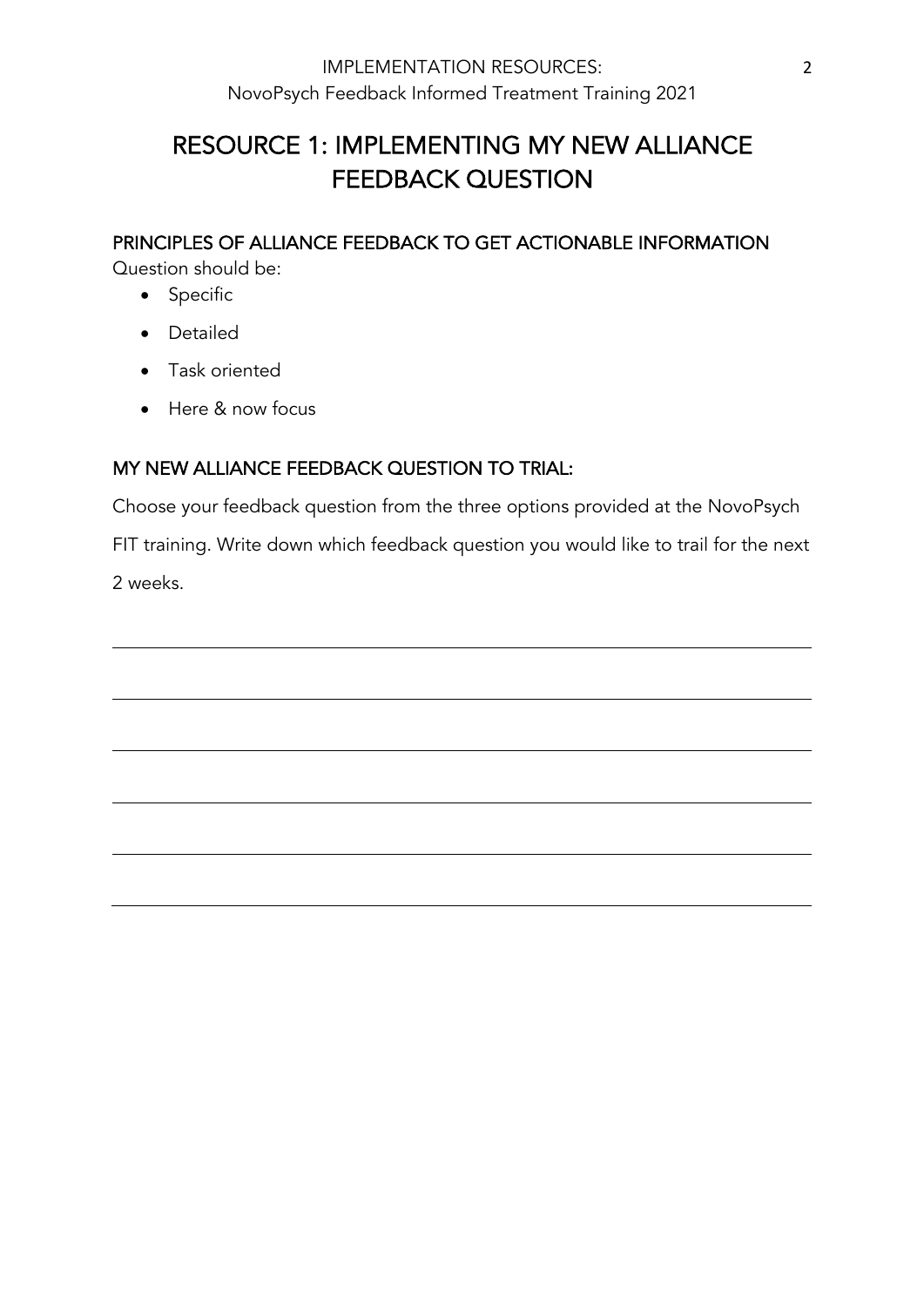# MONITORING FREQUENCY OF USING ALLIANCE QUESTION WITH CLIENTS OVER 2 WEEKS

| <b>DAY</b>                                                                     | <b>NUMBER OF CLIENTS I USED</b> | <b>NUMBER OF CLIENTS THAT</b> |
|--------------------------------------------------------------------------------|---------------------------------|-------------------------------|
|                                                                                | <b>ALLIANCE FEEDBACK</b>        | <b>ATTENDED SESSIONS</b>      |
|                                                                                | QUESTION WITH                   |                               |
| Monday                                                                         |                                 |                               |
| Tuesday                                                                        |                                 |                               |
| Wednesday                                                                      |                                 |                               |
| Thursday                                                                       |                                 |                               |
| Friday                                                                         |                                 |                               |
| Monday                                                                         |                                 |                               |
| Tuesday                                                                        |                                 |                               |
| Wednesday                                                                      |                                 |                               |
| Thursday                                                                       |                                 |                               |
| Friday                                                                         |                                 |                               |
| QUESTION: Did frequency of using the alliance feedback question increase over  |                                 |                               |
| the 2 week period?                                                             |                                 |                               |
|                                                                                |                                 |                               |
| REFLECT: If the use of the alliance feedback question didn't increase, what do |                                 |                               |
| you think got in the way?                                                      |                                 |                               |
|                                                                                |                                 |                               |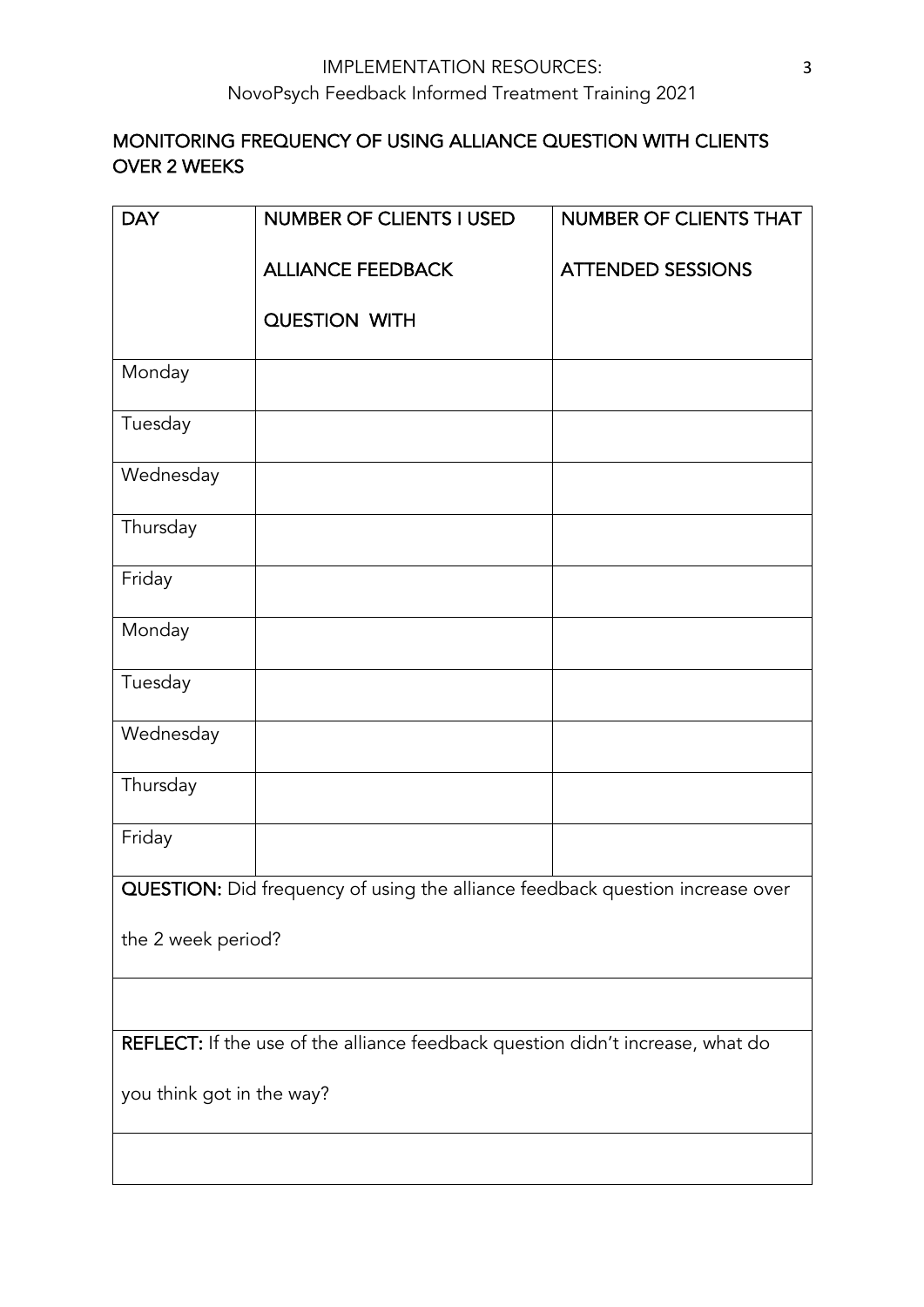# IMPLEMENTATION RESOURCES: NovoPsych Feedback Informed Treatment Training 2021

# ALLIANCE FEEDBACK QUESTION: REFLECTION & ADAPTATION PLAN

#### CLIENT FEEDBACK GAINED

Write down some of the most surprising, useful or emotional feedback you received from

clients using your new alliance feedback question.

#### **REFLECTION**

Write down your reflection about what this process of using your alliance feedback question

has meant to you, your practice and your clients.

#### ADAPTATION

Over the course of the 2 week trail you would have noticed which elements of the alliance feedback question fit your style and what needs to be adapted to fit you better. Write down your adapted alliance feedback question below.

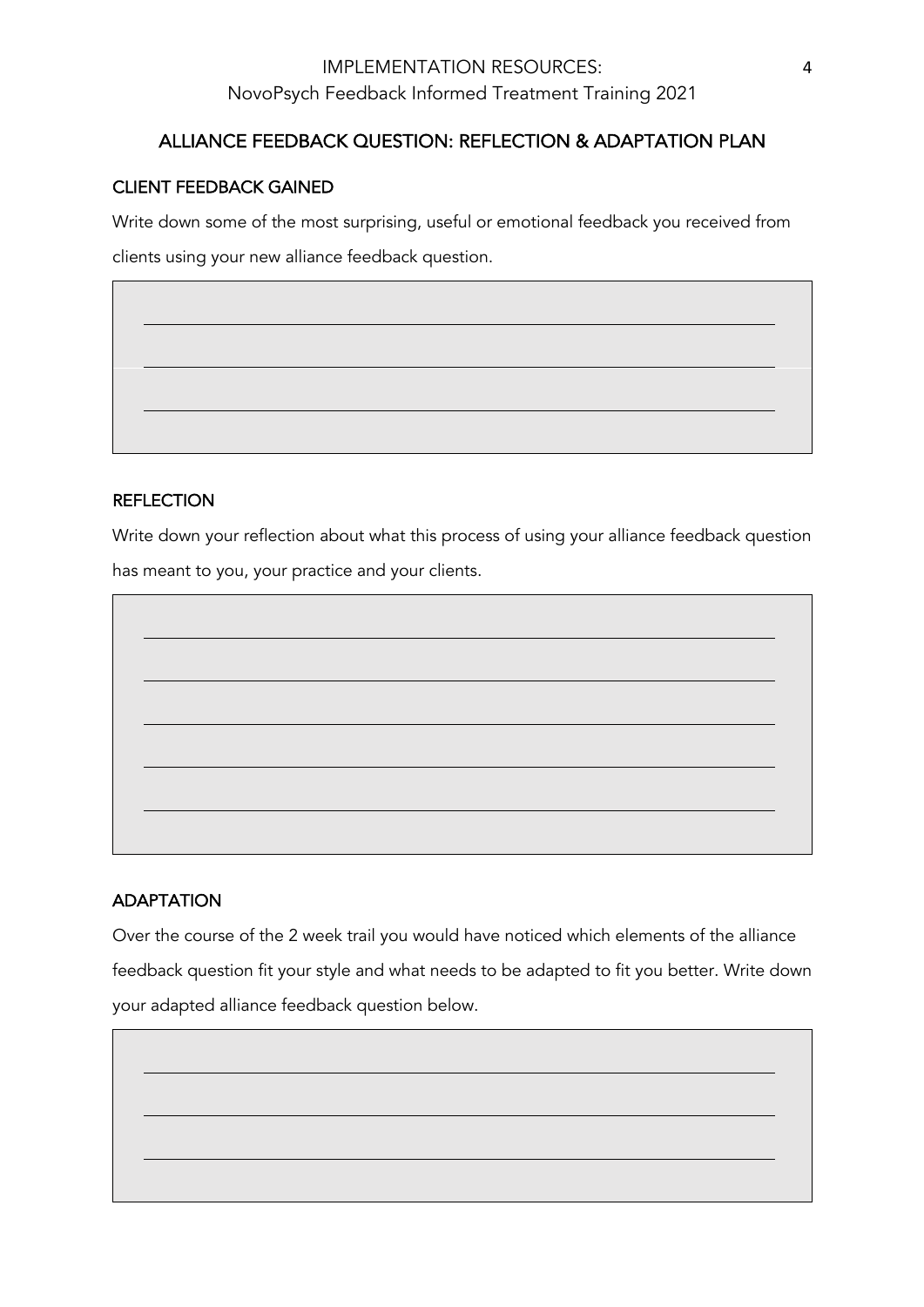# RESOURCE 2: INTRODUCING OUTCOME MEASURES AND HOW THE RESULTS WILL BE INTEGRATED INTO THERAPY

# PROGRESS MEASURE & ALLIANCE MEASURE SCRIPT – INTRODUCING AT FIRST SESSION

Some of the aspects of the therapy I provide may be different from therapy you have had in the past. I measure the outcomes of treatment at every *[number of sessions you provide outcome measures]* session to monitor *[state what you measure whether it's distress, wellbeing or anything else]* to see if the treatment is effective. I help most people but I don't help all people. Importantly, we'll know if I'm not helping as we will be monitoring your results. If we identify it in this brief survey then we can experiment with different approaches to get you where you would like to be. If there's something I can do to tailor treatment to you please tell me at any time. I will also monitor how helpful you experienced each session and will get you to complete a brief survey at the end of all sessions to see how the therapy is fitting for you and to gain specific feedback on what you like and what should be changed. For now, let's start by getting you to complete the very first survey, this will help us to know how much *[state what you measure whether it's distress, wellbeing or anything else]* you are experiencing, let me know if you have any questions *(hand the ipad over)*

#### PROGRESS MEASURE SCRIPT – DISCUSSING AT FUTURE SESSIONS

I'm interested in how things have changed during treatment. I'd like you to complete this survey again and we can look at whether your *[state what you measure whether it's distress, wellbeing or anything else]* is reducing or whether there are other things I need to do to help you in treatment. If you could please fill this survey out and let me know if you have any questions.

# ALLIANCE MEASURE SCRIPT – DISCUSSING AT FUTURE SESSIONS

I'm interested as to how this session fit for you today. We can always tailor and improve your therapy so any of the feedback from this survey we can discuss further into what you need for the next sessions. That way your therapy always just gets better and better for you. If you could please fill this survey out and let me know if you have any questions.